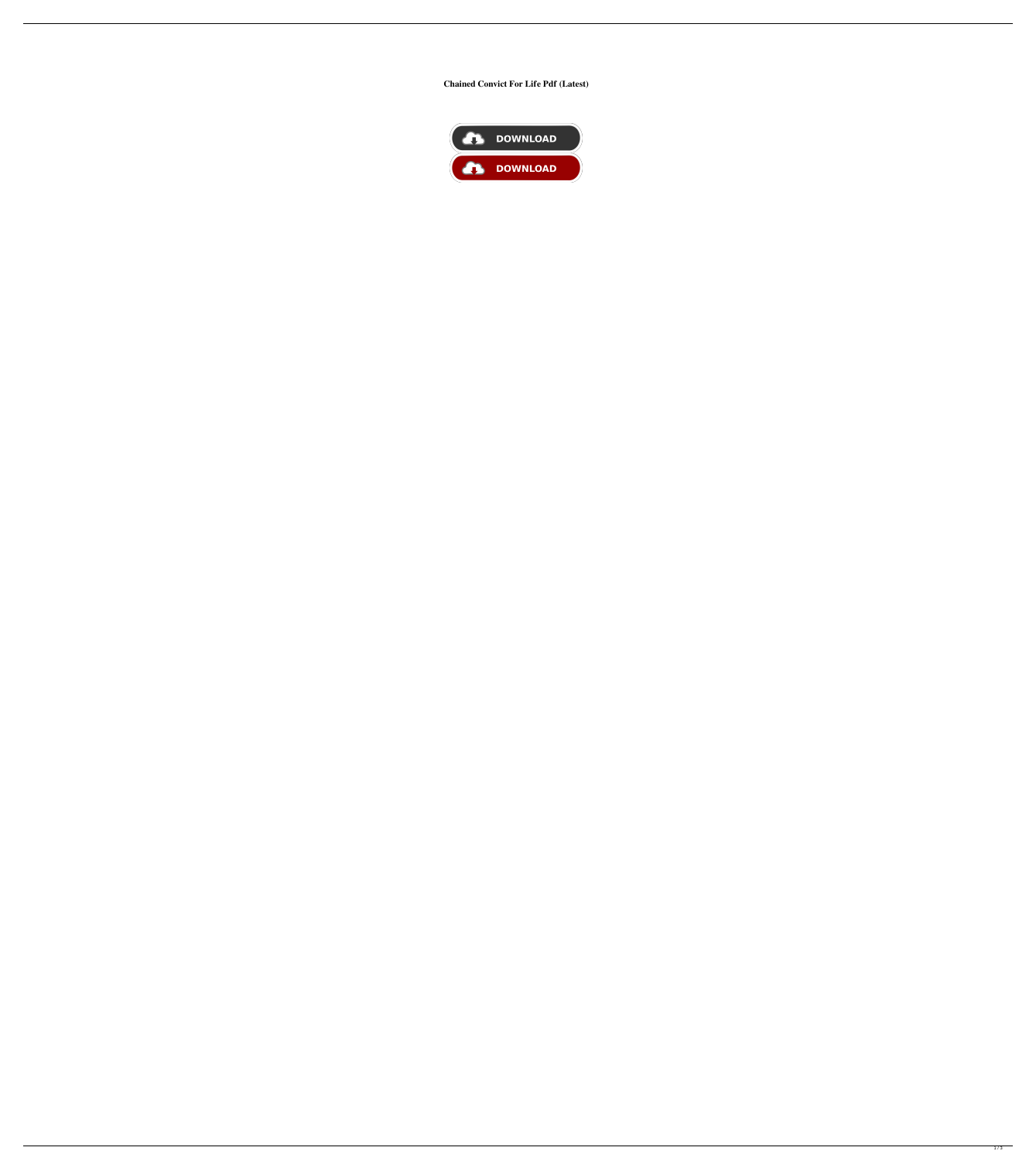She never quite managed to break free of the mental chains her stepfather and mother forged in her stimal, until she finally met him in person. Upon meeting Theo, Sabrina immediately recognized him as a man that she could relationship with a man, but had never really known how to go about it until now. Sabrina started to explore her past and asked Theo to help her unlock some secrets of her previous life. It was this desire to break free of and allow him to take control of her body. ~ The End ~Main menu Post navigation Beware of the QAD CLI Recently I was working on a project where the company that I work for is using QAD CLI to manage the design of the syste out that QAD CLI is using the "Define Client" feature to create some of the sub-tabs and page elements. Unfortunately, the users who are responsible for configuring the UI forgot to define some of the variables. So when QA elements that you use in the UI. But when these are set as "0", QAD will create some of the elements for you. There are 2 things that you need to watch out for: Define Client - does not populate default values when not def